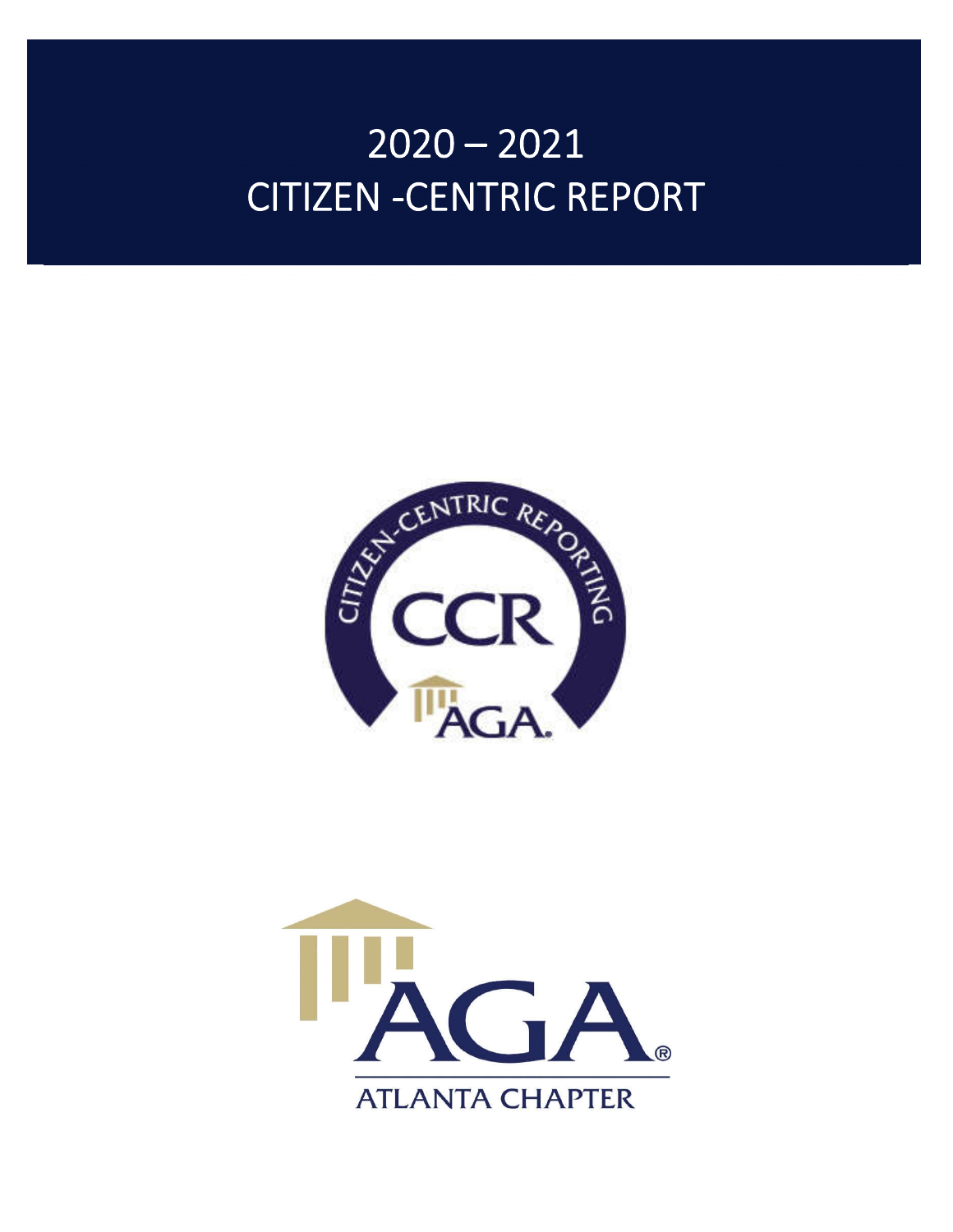## **Who Are We and Why Do We Exist?**

The Atlanta Chapter is the local affiliate of the Association of Government Accountants, a national organization of accountability professionals concerned with promoting efficient, effective, and economical financial management at all levels of government—Federal, State, and Local. As seen in the exhibit below, our chapter's 214 members represent all levels of government and a wide variety of entities including state agencies, federal offices, local counties, local authorities, local school systems, private industry, and non-profits.



Our members are as talented and diverse as the city we call home. They represent all facets and professions that are essential to government accountability and financial oversight.



Our goal is to be the premier educational and networking organization for government financial accountability professionals in the Atlanta area. We hope to accomplish this by building our membership and increasing participation through virtual networking opportunities, community service events, virtual training events and outreach to local educational institutions. We hope that these activities will allow our

members to get to know each other and make meaningful connections that are beneficial to them and are beneficial to government accountability.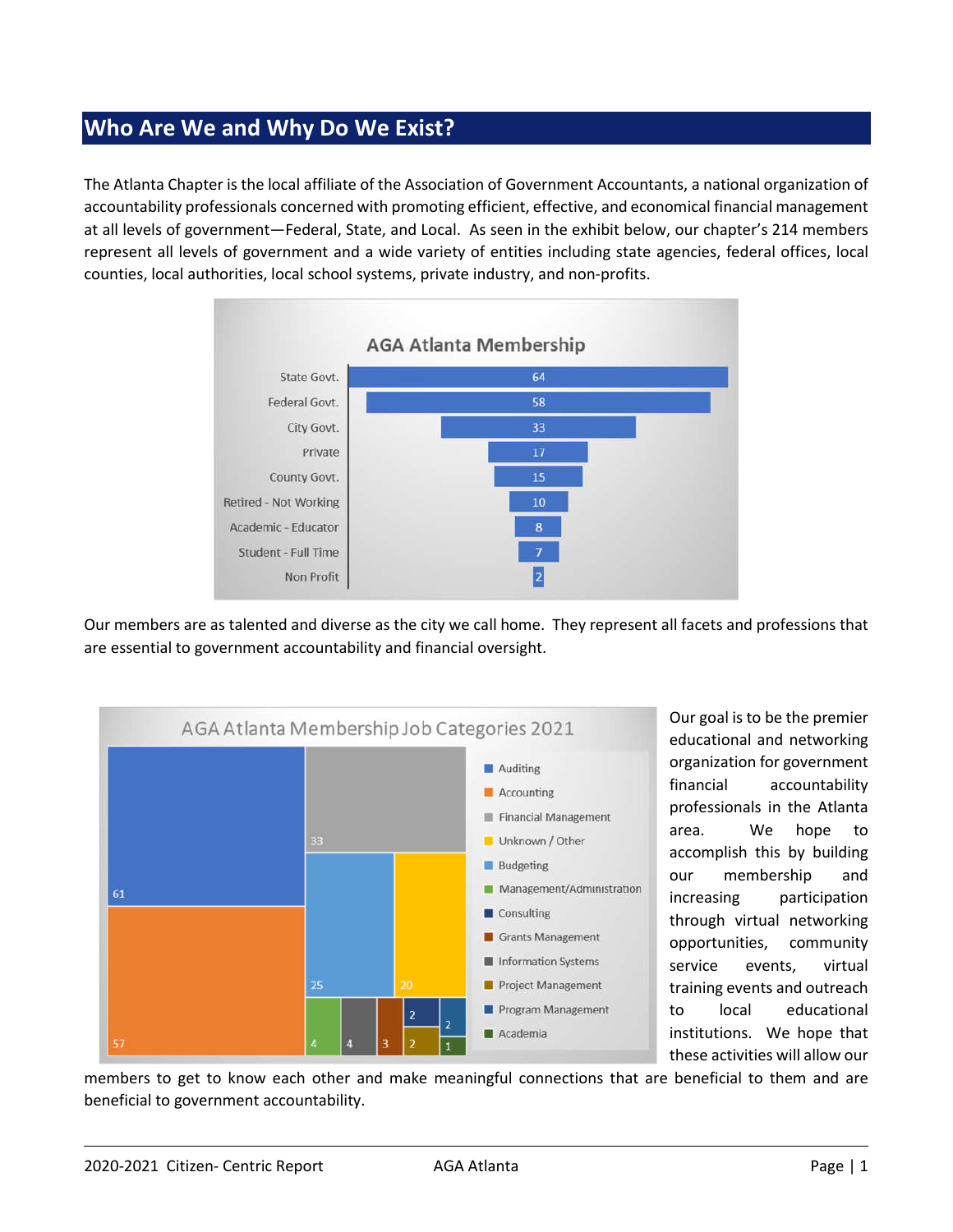## **What Are We Doing?**

This past program year (2020-2021). was very successful, and as seen in the following table, we had five primary goals we attempted to achieve.

|        |        | <b>AGA Atlanta's Strategic Goals</b>                                             |
|--------|--------|----------------------------------------------------------------------------------|
|        | $\ast$ | Support our members and CGFMs during the COVID Panademic through virtual         |
|        |        | training and networking opportunities.                                           |
|        |        | $\ast$<br>Attract new members to our chapter                                     |
|        |        | $\ast$<br>Support and promote the CGFM certification                             |
| $\ast$ |        | Give back to the metro Atlanta community combating the panademic through service |
|        |        | events                                                                           |
|        |        | $\ast$<br>Increase our involvement with AGA's National Office.                   |

Some of the noteworthy accomplishments towards these goals this past program year were as follows:

#### *Virtual Chapter meeting on June 18, 2020*:

 Our Chapter's first virtual meeting was held on June 18, 2020 with 40 participants. The participation or attendance rate was a small increase as compared to the in-person attendance of our normal Chapter meetings. We offered 3 CPEs. Our speakers were Maureen Duddy, Deputy Assistance Inspector General for Audits for Department of Homeland Security (Leadership: We're on to Cincinnati), Amanda Noble, City Auditor, City of Atlanta (Independent Procurement Review to Rebuild Public Trust) and Patrick Cowan, Audit Manager, Tallahassee City Auditor's Office (Internal Controls).

#### *Virtual Chapter meeting on October 15, 2020:*

 The second virtual meeting was held on October 15, 2020 with 98 participants. Jim Dawson serves as our Chapter President and personally promoted the October virtual meeting and the increase in participation represents a substantial increase for our normal Chapter meetings. Both Chapter members and non-members participated. We were honored to have Mr. Joel Black, GASB Chairman as one of the presenters. Mr. Black has presented to our Chapter in the past as a member of the local community. However, it was the first time as the GASB Chair. In addition to Mr. Black, Dr, Jeffrey Dorfman and Charles B. Hall presented for a total of 3 CPEs offered. The following topics were presented. Dr. Jeffrey Dorfman, State Economist, gave an economic update, Charles B. Hall gave a presentation on fraud and Joel Black gave an update on GASB and various GASB projects.

#### **Virtual Chapter meeting on March 18, 2021:**

 Our Chapter's third virtual meeting was held on March 18, 2021 with roughly 160 participants. The participation or attendance rate was excellent and compared favorably to the October virtual meeting. The event was provided at no cost to participants and we offered 3 CPEs. Our speakers were Ed Lugo, Professor, College of Charleston "Ethical Leadership – The Search for the Ethical Leadership Factor", Gerry Boaz, CPA, CGFM, CGMA, AGA National President-Elect, Technical Manager, Tennessee Comptroller of the Treasury "Leadership in the Virtual Age" and Heather Keister, CPA, CIA, Assistant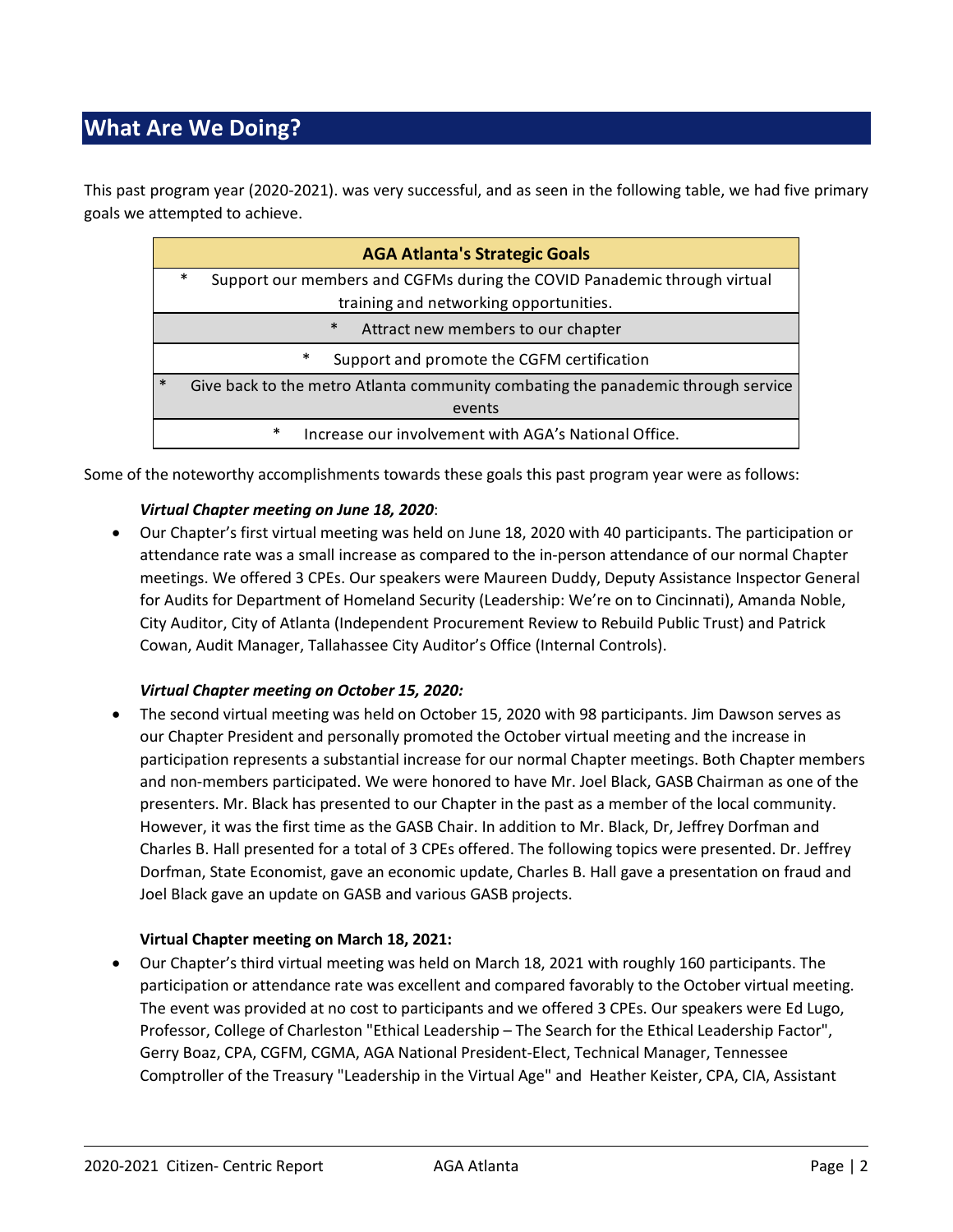Director, Government Accountability Office "Understanding Ourselves and Others – Your Leadership Personality". We were pleased to note that 31% of the participants were chapter members.

#### *Early Careers:*

 Harry Gatanis and Jim Dawson held a virtual meeting with students of University of West Georgia on November 3, 2020. Approximately 17 to 19 students joined the virtual discussion on the value of AGA membership. The Atlanta Chapter gained a couple of student members. Another virtual meeting is planned for next semester for another local university.

#### *Community Service:*

 Members of our CEC delivered care packages to the medical personnel at six area health care facilities. The staff at the facilities were very appreciative. Our Chapter's current community service project is a virtual food drive for the Atlanta Community Food Bank. The Atlanta Chapter will match donations up to \$250. Donations will be collected on our webpage. This project is still active.



#### **Chapter Treasurer:**

 Our chapter Treasurer (Jackie Neubert) and our Webmaster (James Shepard) placed our general ledgers and financial statements from 2019 and 2020 on our Chapter website. The information is searchable and can be displayed graphically. They championed this initiative to provide an open environment where members can see how the Chapter operates financially.

## **Our Finances**

We maintained our positive financial position, despite the disruptive impact of the COVID pandemic that began during the last quarter of the 2019-2020 program year. Overall, the pandemic caused the cancelation of two training events, including our May 2020 Professional Development Conference, which is our primary moneymaking event. The proceeds of this event fund chapter operations throughout the program year. Thus, we had an operation loss of \$5,067.88 for the year. After the end of the 2019-2020 chapter year, we received refunds of our venue deposits on the canceled March 2020 and May 2020 events. The total refund was \$1,875, which offset some of our loss.

We were able to stem the losses during the 2020-2021 cycle by pivoting to virtual events that were well attended and lower cost because we did not need a venue or catering for our attendees. As of May 15, 2021, we had a cash position of \$12,897. In addition to losing our training events, we also lost the accounting firm that typically performed our financial reviews, but we were able to contract with a consultant to perform an analysis of our finances. We are also pleased to receive a clean financial analysis for our management of the Chapter's 2018- 2019 and 2019-2020 cycles.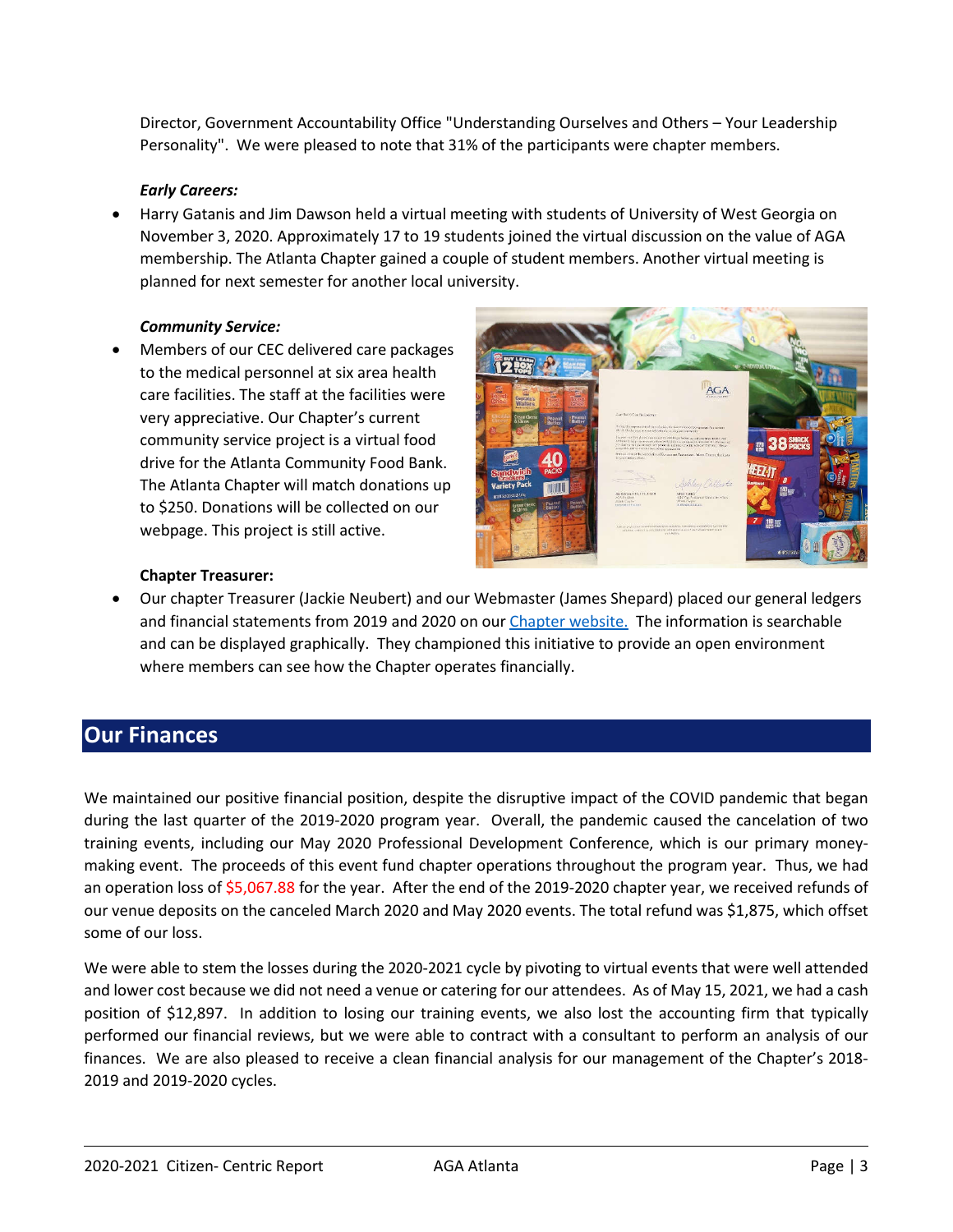### **Revenue and Expenses 2019-2020**

| <b>Revenue</b>                                 |  | <b>Amount</b> |  |
|------------------------------------------------|--|---------------|--|
| Registration Fees - Quarterly Lunch Meetings   |  | 2,930.00      |  |
| <b>Membership Dues</b>                         |  | 2,053.35      |  |
| Sponsorship Payments                           |  | 500.00        |  |
| Interest Income                                |  | 0.05          |  |
| Transfers to/from Bank Accounts <sup>(1)</sup> |  | 5,110.00      |  |
| <b>Total Revenue 2019-20</b>                   |  | 10,593.40     |  |

| <b>Expenditures</b>                            |   | <b>Amount</b> |
|------------------------------------------------|---|---------------|
| <b>Quarterly Lunch Meeting Expenses</b>        |   | 7,364.90      |
| Scholarships                                   |   | 500.00        |
| <b>Speaker Gifts</b>                           |   | 30.00         |
| Professional Development Conference Expenses   |   | 1,250.00      |
| <b>Event Brite Service Fees</b>                |   | 343.92        |
| <b>Bank Service Fees</b>                       |   | 477.89        |
| Print, Postage & Supplies                      |   | 71.15         |
| Transfers to/from Bank Accounts <sup>(1)</sup> |   | 5,110.05      |
| Miscellaneous                                  |   | 513.29        |
| <b>Total Expenses 2019-20</b>                  | Ś | 15,661.20     |
|                                                |   |               |
| <b>Net Profit</b>                              | Ś | (5,067.80)    |

**(1) Adjusting entries for opening a new bank account and transferring funds.**

## Revenue and Expense Trends for the Last Five Years